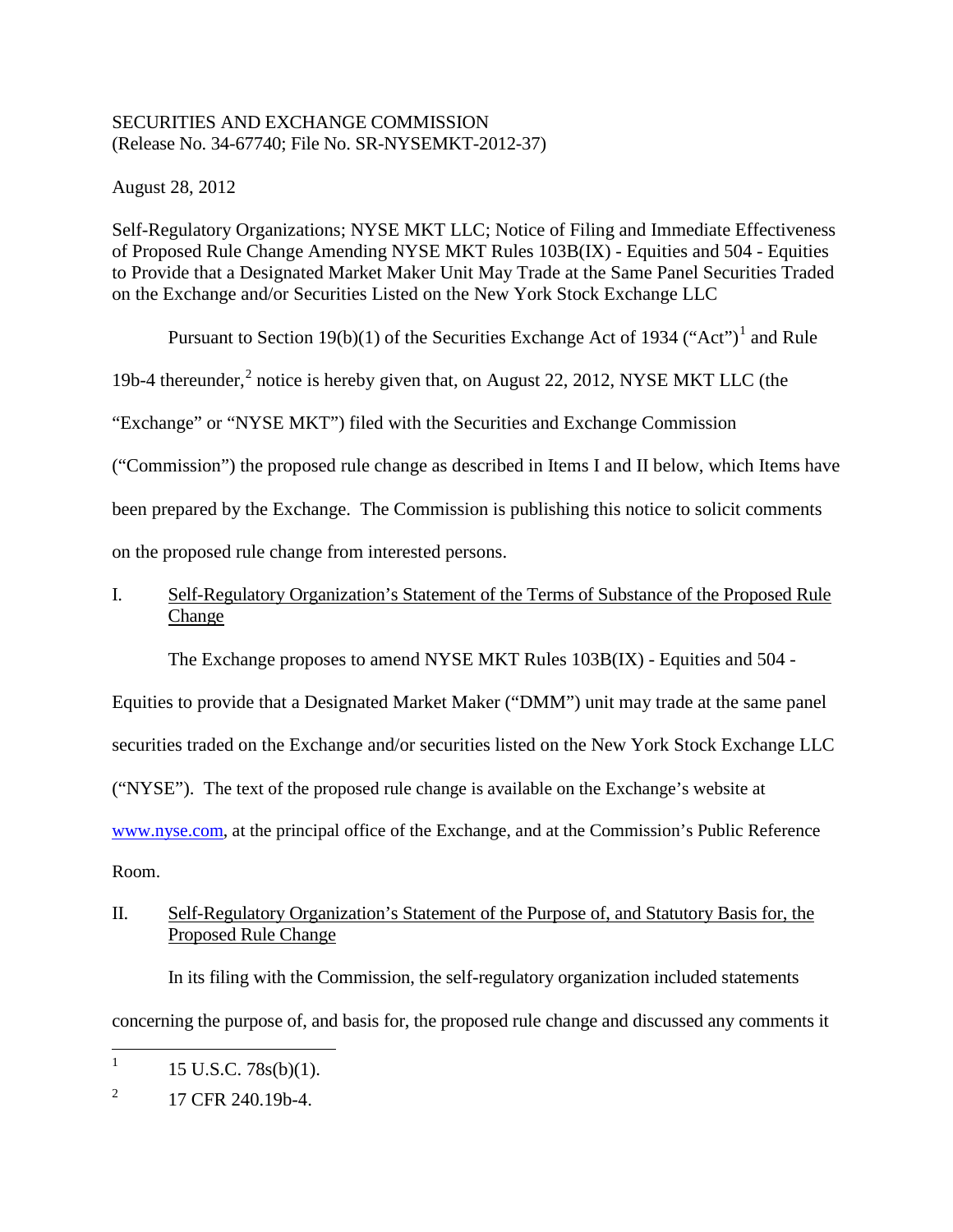received on the proposed rule change. The text of those statements may be examined at the places specified in Item IV below. The Exchange has prepared summaries, set forth in sections A, B, and C below, of the most significant parts of such statements.

## A. Self-Regulatory Organization's Statement of the Purpose of, and Statutory Basis for, the Proposed Rule Change

1. Purpose

The Exchange proposes to amend NYSE MKT Rules 103B- Equities ("Rule 103B") and 504 - Equities ("Rule 504") to provide that a DMM unit may trade at the same panel securities traded at the Exchange and/or securities listed on the NYSE.

### Background

Rule 103B(IX) currently provides that securities listed on the Exchange or admitted to dealings on the Exchange pursuant to a grant of unlisted trading privileges, i.e., Nasdaq Securities,<sup>[3](#page-1-0)</sup> (collectively, "Exchange-traded securities") shall be assigned for trading only at panels exclusively designated for trading securities on the Exchange. The rule further provides that "DMM units may only trade securities listed on the Exchange or admitted to dealings on the Exchange pursuant to a grant of unlisted trading privileges at panels exclusively designated for trading securities on the Exchange." In practice, this means that a DMM panel designated for trading in Exchange-traded securities may not also be assigned securities listed on the New York Stock Exchange, LLC ("NYSE"). $4$  This rule was adopted in 2008, when the Exchange moved from the 86 Trinity Place location and trading systems to 11 Wall Street and the NYSE trading

<span id="page-1-0"></span> $3 \text{ See Exchange Rule } 501(c)$  - Equities.

<span id="page-1-1"></span><sup>&</sup>lt;sup>4</sup> The restriction on trading Exchange-traded securities and NYSE-listed securities at the same panel is only in Exchange rules; NYSE rules do not have a counterpart.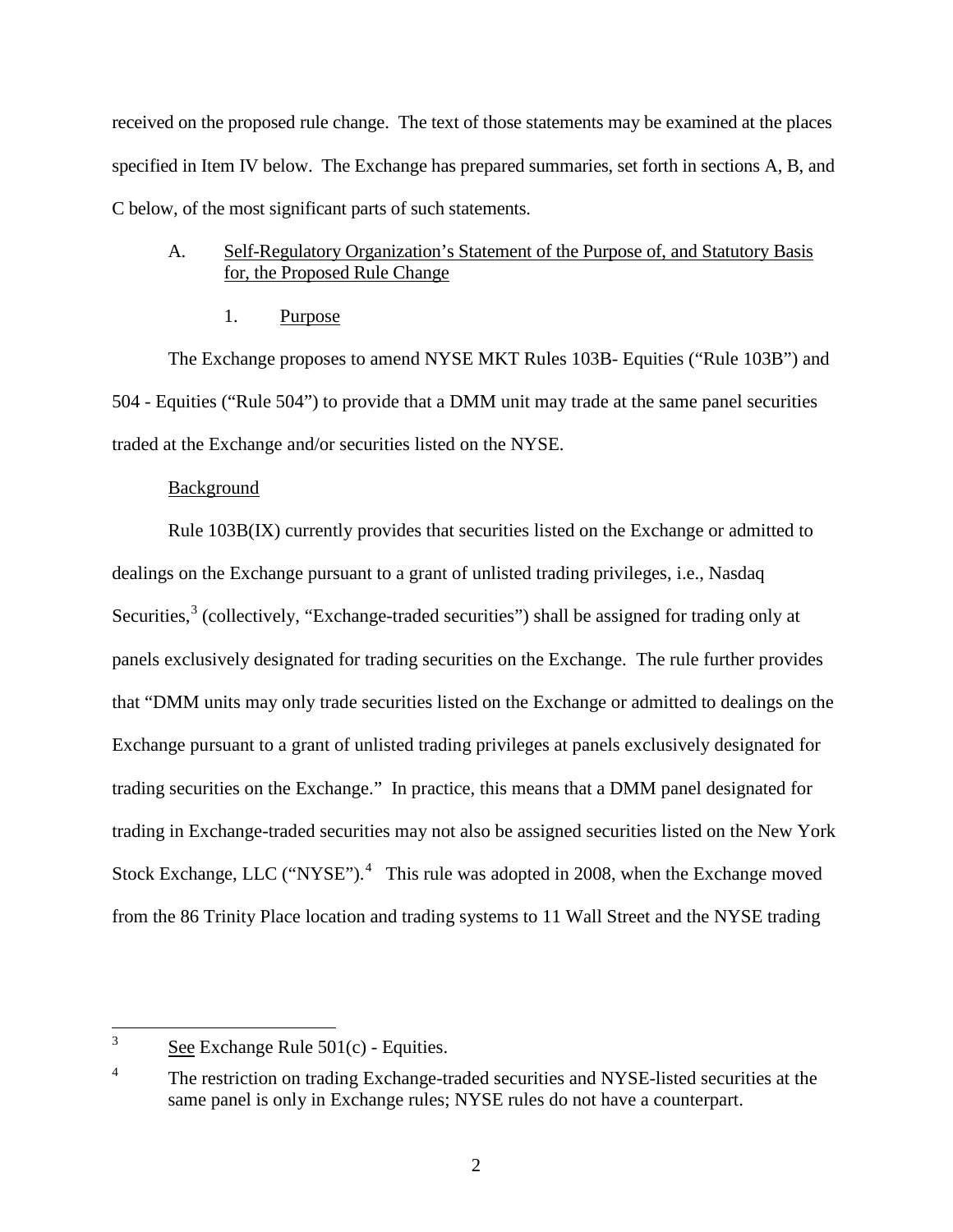systems,<sup>[5](#page-2-0)</sup> and amended in 2010 when the Exchange began trading Nasdaq Securities.<sup>[6](#page-2-1)</sup> At the time, the Exchange proposed that Exchange-traded Securities be traded at separate panels designated for trading in NYSE securities to prevent any potential confusion between Exchange and NYSE rules.

Rule 504(b)(6) further provides that DMM units registered on both the Exchange and the NYSE must commit staff, including DMMs and clerks, for the trading of NYSE-listed securities separate from that for the trading of Exchange-listed securities and/or Nasdaq Securities. The rule further provides that "[i]ndividual DMMs and support staff will not be permitted to trade NYSE-listed securities together with Exchange-listed securities and/or Nasdaq Securities at the same time." Rule 504(d) also provides that, in accordance with Rule 103B(IX), Nasdaq Securities shall be allocated for trading only at panels exclusively designated for trading Nasdaq Securities and/or securities listed on the Exchange.

As a result of these rule requirements, DMM units that are registered in both Exchangetraded securities and NYSE-listed securities must maintain separate panels and staff for NYSElisted securities. In addition, Exchange DMM units must maintain separate panels and staff for Nasdaq Securities, separate from Exchange-listed securities.

#### Proposed Amendments

The Exchange proposes to eliminate the restrictions on a DMM unit trading Exchangelisted, Nasdaq Securities, and NYSE-listed securities at the same panel. To effect this change, the Exchange proposes to amend Rule 103B(IX) to provide that Exchange-traded securities may

<span id="page-2-0"></span> <sup>5</sup> See Securities Exchange Act Release No. 58705 (Oct 1, 2008), 73 FR 58995 (Oct. 8. 2008) (SR-Amex-2008-63).

<span id="page-2-1"></span><sup>&</sup>lt;sup>6</sup> See Securities Exchange Act Release No.  $62479$  (July 9, 2010), 75 FR 41264 (July 15, 2010) (SR-NYSEAmex-2010-31) (Amending Rule 103B to permit trading of Exchangetraded securities on posts throughout the Trading Floor).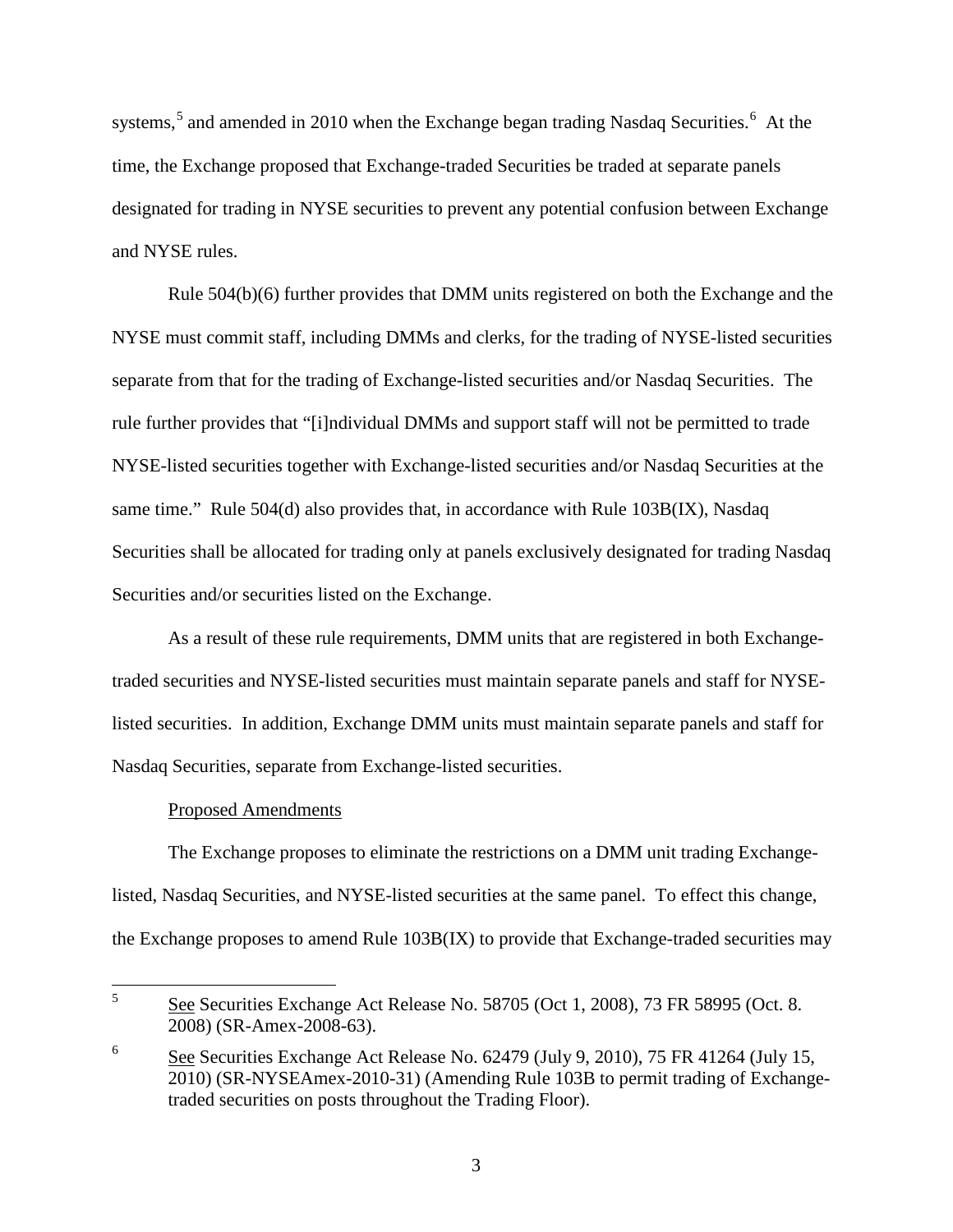be assigned to panels that also trade NYSE-listed securities, delete Rule 504(b)(6), and amend Rule 504(d) to provide that Nasdaq Securities may be allocated to DMM units for trading at panels that also trade Exchange-listed and/or NYSE-listed securities.

The Exchange notes that even if Exchange-traded securities and NYSE-listed securities are assigned to a single panel, the Exchange will keep them on separate Display Book systems. To the extent the rules applicable to a security differ between the Exchange and NYSE, the separate Display Book systems will operate in accordance with the separate rules. In addition, the individual DMMs and clerks will be able to sign into ID Track simultaneously for both Exchange-traded and NYSE-listed securities so that the Exchange can continue to track which securities a DMM and Floor clerk is operating in for a particular day.<sup>[7](#page-3-0)</sup>

The Exchange proposes these changes to reflect the changes in the trading environment, as compared to 2010, when Rule 504 was adopted and Rule 103B(IX) was last amended. In particular, the Exchange believes the changes are warranted because they reflect the changing landscape for DMM units. In 2010, when the rules relating to trading Nasdaq Securities were adopted, only one of the DMM units registered to trade on the Exchange was also registered to trade securities listed on the NYSE. Now, all DMM units registered to trade on the Exchange are also registered to trade securities listed on the NYSE. In addition, former NYSE-only DMM units are now all either registered, or in the process of registering, to trade Exchange-traded securities. Accordingly, all but one DMM units that operate on the Trading Floor are now dually-registered for Exchange-traded and NYSE-listed securities.

The Exchange notes that the rationale provided in 2010 to maintain separate panels was to reduce confusion between Exchange and NYSE rules. However, the Exchange believes that

<span id="page-3-0"></span>

 $\frac{7}{2}$  See Exchange Rule 103.11 – Equities.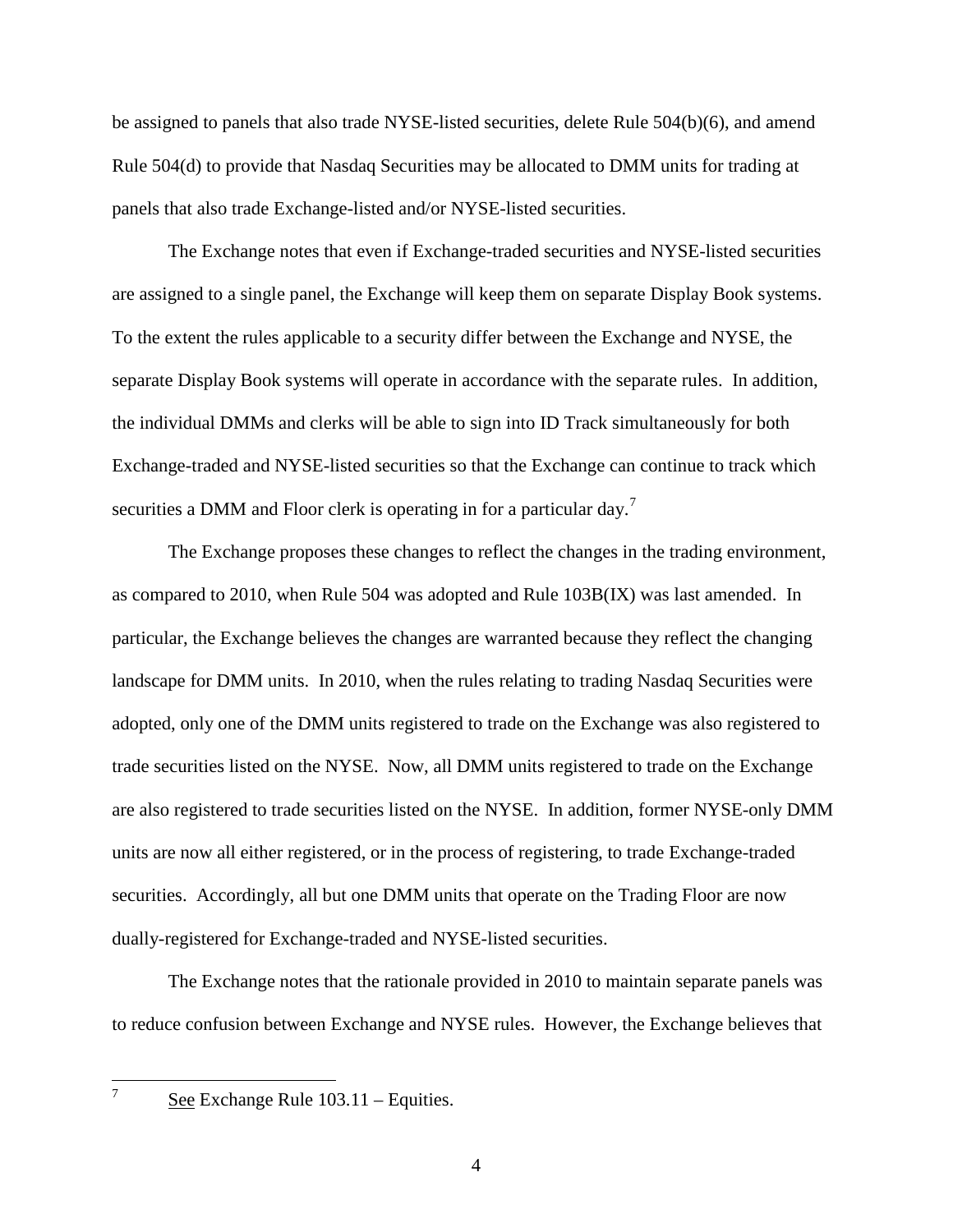now that DMM units and Floor broker firms have had two years' experience managing Exchange-traded and NYSE-listed securities on the Trading Floor, the risk of confusion among trading rules has been obviated through experience. Accordingly, the stated need in 2010 to maintain separate panels is no longer necessary, and is outweighed by the inefficiencies in DMM unit operations that maintaining separate panels entails.

The Exchange further notes that the Exchange and NYSE already operate in an integrated manner on a single physical Trading Floor, and the proposed change is minimally incremental. For example, in 2008, when the Exchange moved to its current location, it adopted a rule that made clear that Exchange-traded equity securities would be traded on the systems and facilities of NYSE Market, Inc., which are located at 11 Wall Street and are the same systems and facilities where NYSE-listed securities trade.<sup>[8](#page-4-0)</sup> In recognition of the fact that the Exchangetraded and NYSE-listed securities would be trading on the same physical space, in 2008, the Exchange adopted Exchange Rule 2.10 - Equities, which provides that any registered broker dealer that is approved or deemed approved as a member organization of the NYSE shall be approved as an Exchange member organization. Similarly, pursuant to Exchange Rule 2.20 – Equities, all natural persons who were approved or deemed approved as a member of the NYSE, i.e., all NYSE DMMs and Floor brokers, were similarly deemed approved as members of the Exchange.<sup>[9](#page-4-1)</sup> Accordingly, as part of the move of the Exchange to the NYSE facilities, all Floor brokers and DMMs were approved as member organizations of both the Exchange and the

<span id="page-4-0"></span><sup>&</sup>lt;sup>8</sup> See Exchanges [sic] Rule  $0(b)$  and 0-Equities. In addition, the Exchange's Equities Trading Floor is defined as the physical locations commonly known as the "Main Room" and the "Garage", which is the same definition of Trading Floor for the NYSE. See Exchange Rule 6A – Equities and NYSE Rule 6A.

<span id="page-4-1"></span><sup>&</sup>lt;sup>9</sup> NYSE adopted similar rules pursuant to which Exchange member organizations and members were deemed approved as NYSE member organizations and members. See NYSE Rules 2.10 and 2.20.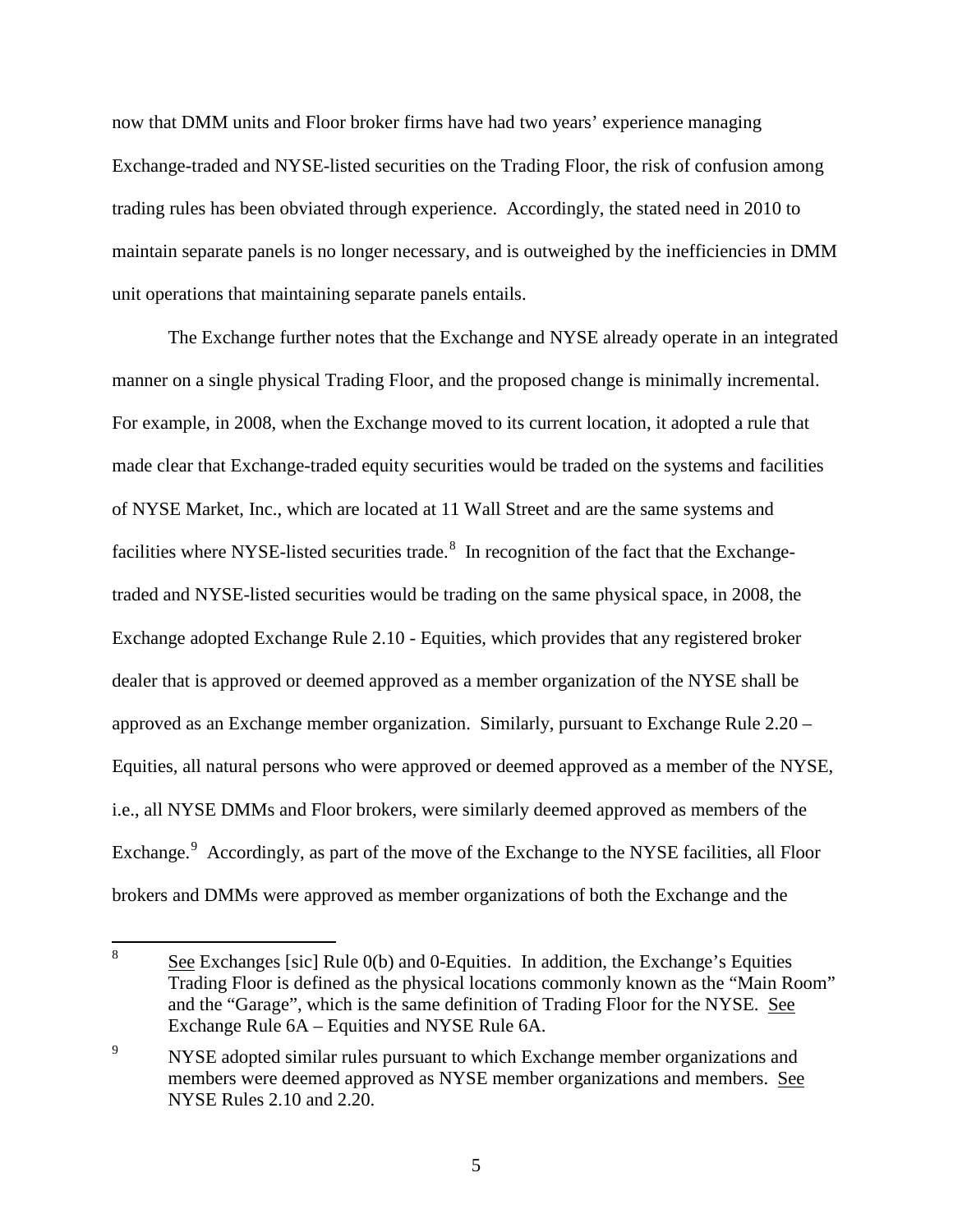NYSE. As a practical matter, this meant that Floor brokers were approved to operate from their Trading Floor booth premises to trade both Exchange-traded and NYSE-listed securities.

With respect to the physical location of DMM units assigned to Exchange-listed securities, the Exchange notes that in 2008, Exchange-listed securities were physically located at DMM posts in the "Garage" room of the Trading Floor. However, in 2010, when the Exchange adopted its pilot program to trade Nasdaq Securities, the Exchange further integrated Exchangelisted securities and Nasdaq Securities at DMM posts throughout the Trading Floor, which had the practical effect of moving Exchange-traded securities from the posts located in the Garage and having them assigned to posts in both the Main Room and the Garage, at panels that were contiguous with panels that traded NYSE-listed securities.<sup>10</sup> The Exchange believes that the current proposal to permit Exchange-traded and NYSE-listed securities to trade at a single panel within a post is an incremental change from the existing physical integration between Exchange and NYSE trading that raises no new or novel regulatory issues.

#### 2. Statutory Basis

The Exchange believes that the proposed rule change is consistent with the requirements of the Act and the rules and regulations thereunder applicable to a national securities exchange. In particular, the Exchange believes that its proposal is consistent with Section  $6(b)$  of the Act,<sup>[11](#page-5-1)</sup> in general, and furthers the objectives of Section  $6(b)(5)$  of the Act,<sup>[12](#page-5-2)</sup> in particular, because it is designed to prevent fraudulent and manipulative acts and practices, to promote just and equitable principles of trade, to remove impediments to and perfect the mechanism of a free and open

<span id="page-5-0"></span><sup>&</sup>lt;sup>10</sup> See supra footnote 6. In the approval order, the Commission noted that the integration of Exchange-traded and NYSE-listed securities trading at the same post was reasonable and consistent with the Act.

<span id="page-5-1"></span> $11$  15 U.S.C. 78f(b).

<span id="page-5-2"></span> $12 \t15$  U.S.C. 78f(b)(5).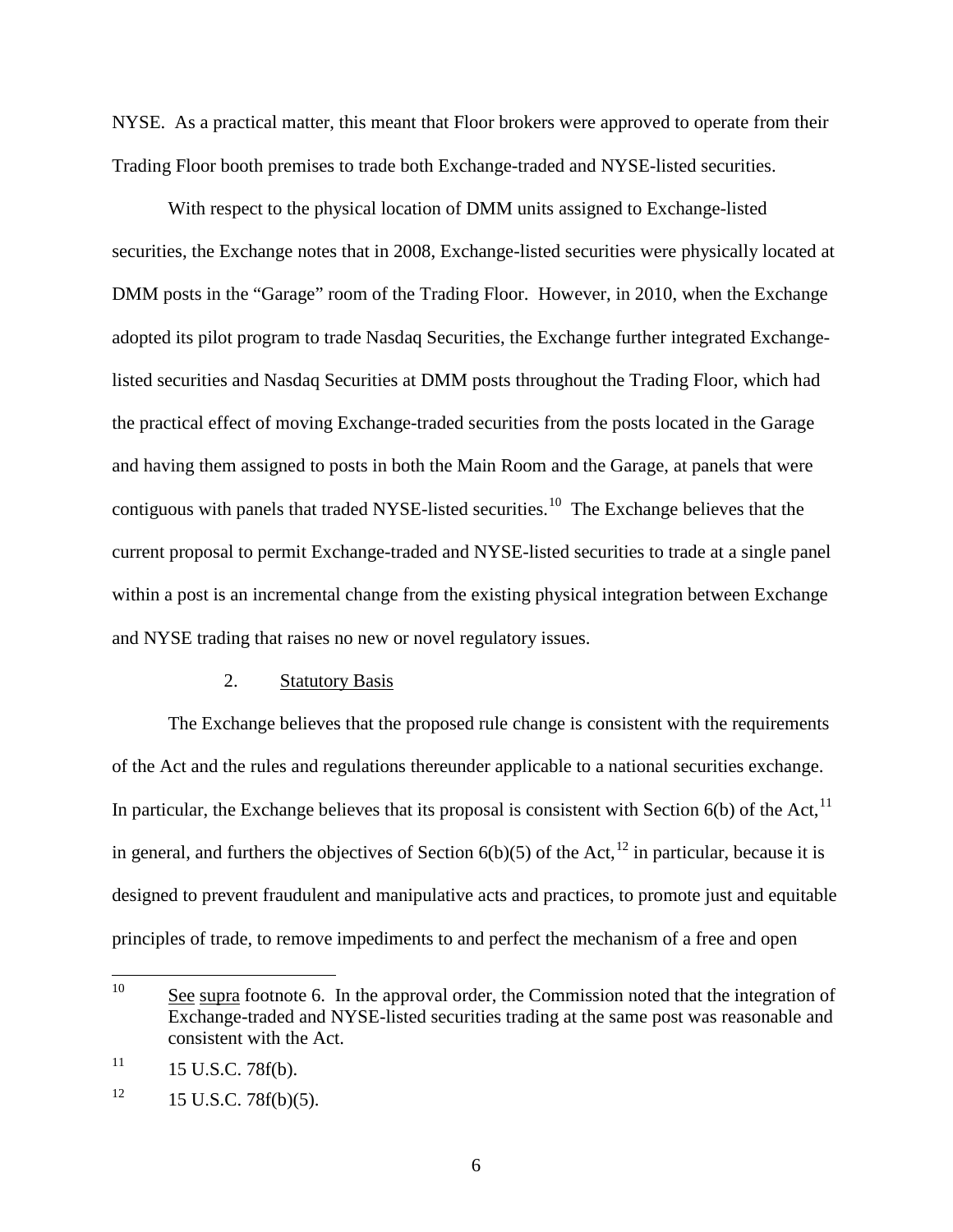market and a national market system, and, in general, to protect investors and the public interest.

The Exchange believes that the proposal promotes just and equitable principles of trade because it will remove a restriction that is applicable only to DMM units. Off-Floor market makers, and Exchange supplemental liquidity provides [sic], do not have similar restrictions, and may assign personnel to trade in equity securities regardless of the listing venue. The Exchange therefore believes that the proposed rule change would eliminate a restriction that places DMMs at a competitive disadvantage as compared to off-Floor market participants. The Exchange further believes that the proposed rule change removes impediments to and perfects the mechanism of a free and open market because it would eliminate rule-based requirements that impose unnecessary restrictions on DMM units that in today's market environment, serve only to force DMM units to operate in an inefficient manner, and at a competitive disadvantage to off-Floor market participants. Rather, the proposed rule change will perfect the mechanism of a free and open market by assuring that DMM units staff the securities registered with that DMM unit based on the needs of the market, rather than on artificial constraints imposed by rule.

Finally, the Exchange believes that the proposal to further integrate trading of Exchangetraded and NYSE-listed securities at a single panel of a DMM post is consistent with the Act because the Commission has already approved the existing integration to permit Exchangetraded and NYSE-listed securities to trade at the same DMM post. The Exchange believes that permitting the securities to trade at a single panel is an incremental change because currently, Exchange-traded and NYSE-listed securities can trade at contiguous panels at the same post. Therefore, the proposed change does not raise any new or novel regulatory issues.

#### B. Self-Regulatory Organization's Statement on Burden on Competition

The Exchange does not believe that the proposed rule change will impose any burden on

7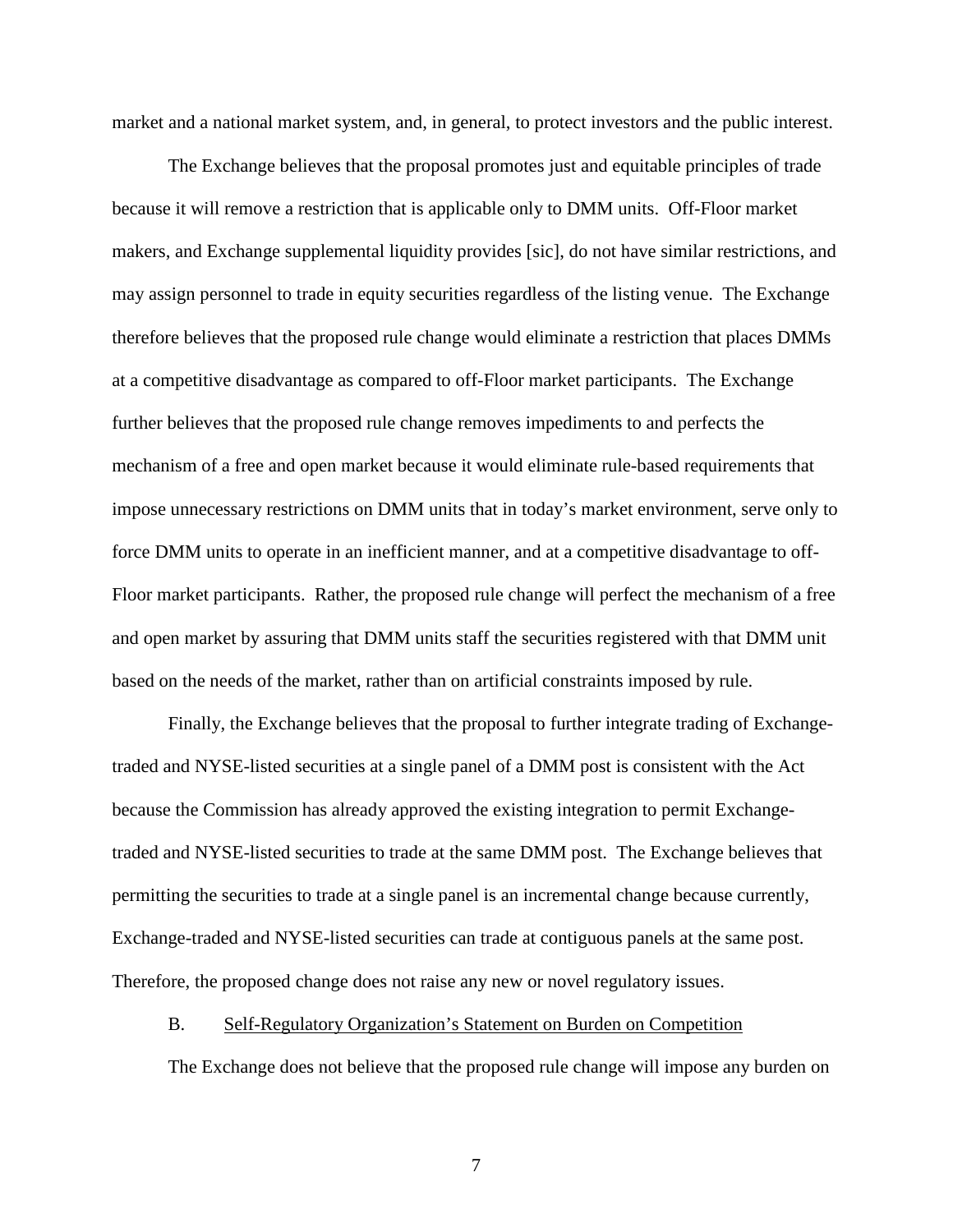competition that is not necessary or appropriate in furtherance of the purposes of the Act.

# C. Self-Regulatory Organization's Statement on Comments on the Proposed Rule Change Received from Members, Participants, or Others

No written comments were solicited or received with respect to the proposed rule change.

### III. Date of Effectiveness of the Proposed Rule Change and Timing for Commission Action

Because the foregoing proposed rule change does not significantly affect the protection of investors or the public interest, does not impose any significant burden on competition, and, by its terms, does not become operative for 30 days from the date on which it was filed, or such shorter time as the Commission may designate, it has become effective pursuant to Section  $19(b)(3)(A)$  of the Act<sup>[13](#page-7-0)</sup> and Rule 19b-4(f)(6) thereunder.<sup>[14](#page-7-1)</sup>

At any time within 60 days of the filing of the proposed rule change, the Commission summarily may temporarily suspend such rule change if it appears to the Commission that such action is necessary or appropriate in the public interest, for the protection of investors, or otherwise in furtherance of the purposes of the Act.

## IV. Solicitation of Comments

Interested persons are invited to submit written data, views, and arguments concerning the foregoing, including whether the proposed rule change is consistent with the Act. Comments may be submitted by any of the following methods:

### Electronic comments:

• Use the Commission's Internet comment form [\(http://www.sec.gov/rules/sro.shtml\)](http://www.sec.gov/rules/sro.shtml); or

<span id="page-7-0"></span> $13$  15 U.S.C. 78s(b)(3)(A).

<span id="page-7-1"></span><sup>&</sup>lt;sup>14</sup> 17 CFR 240.19b-4(f)(6). In addition, Rule 19b-4(f)(6)(iii) requires the Exchange to give the Commission written notice of the Exchange's intent to file the proposed rule change, along with a brief description and text of the proposed rule change, at least five business days prior to the date of filing of the proposed rule change, or such shorter time as designated by the Commission. The Exchange has satisfied this requirement.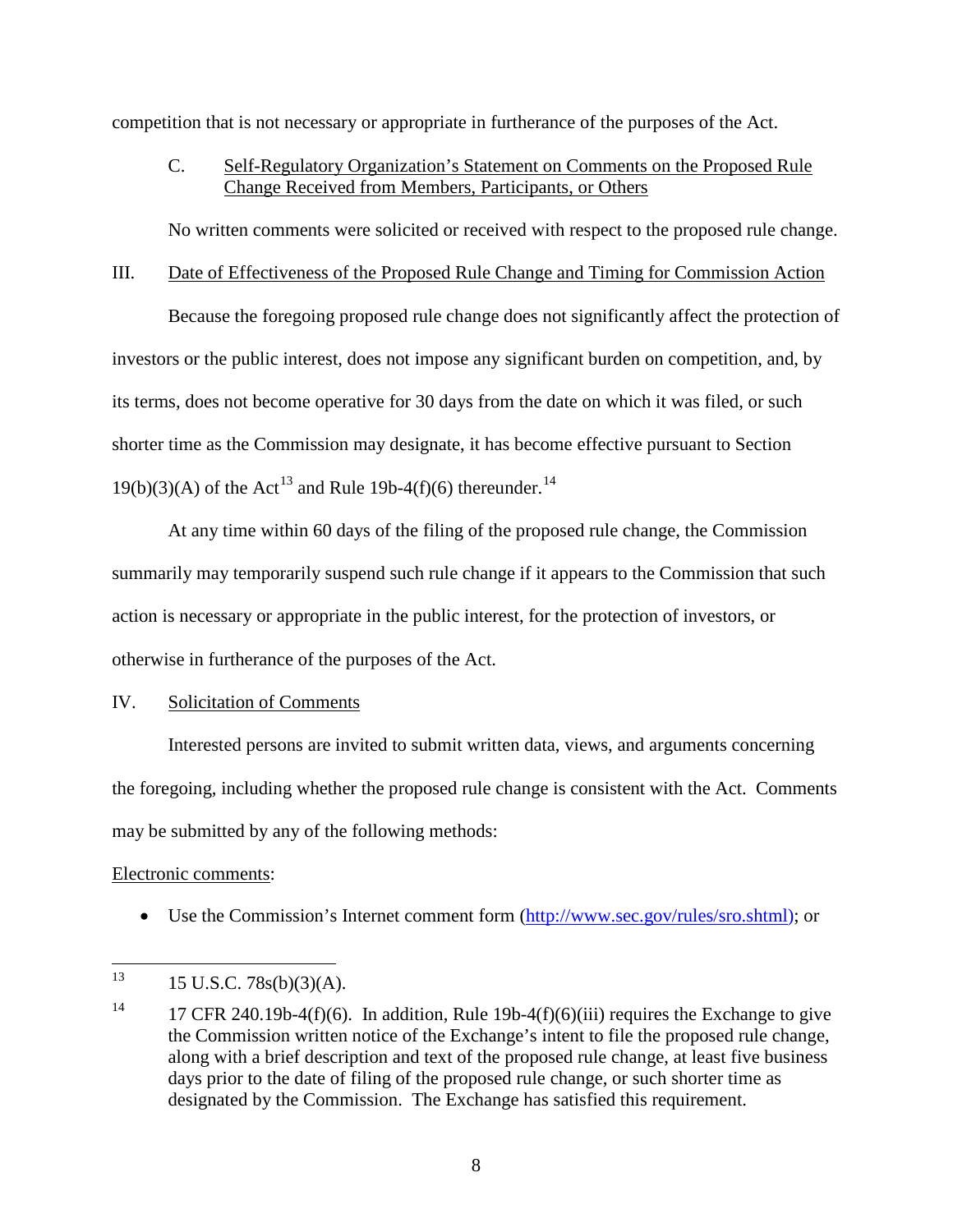• Send an e-mail to [rule-comments@sec.gov.](mailto:rule-comments@sec.gov) Please include File Number SR-NYSEMKT-2012-37 on the subject line.

#### Paper comments:

• Send paper comments in triplicate to Elizabeth M. Murphy, Secretary, Securities and Exchange Commission, 100 F Street, NE, Washington, DC 20549-1090.

All submissions should refer to File Number SR-NYSEMKT-2012-37. This file number should be included on the subject line if e-mail is used. To help the Commission process and review your comments more efficiently, please use only one method. The Commission will post all comments on the Commission's Internet website [\(http://www.sec.gov/rules/sro.shtml\)](http://www.sec.gov/rules/sro.shtml). Copies of the submission, all subsequent amendments, all written statements with respect to the proposed rule change that are filed with the Commission, and all written communications relating to the proposed rule change between the Commission and any person, other than those that may be withheld from the public in accordance with the provisions of 5 U.S.C. 552, will be available for website viewing and printing in the Commission's Public Reference Room, 100 F Street, NE, Washington, DC 20549, on official business days between the hours of 10:00 a.m. and 3:00 p.m. Copies of the filing also will be available for inspection and copying at the principal office of the Exchange. All comments received will be posted without change; the Commission does not edit personal identifying information from submissions. You should submit only information that you wish to make available publicly. All submissions should refer